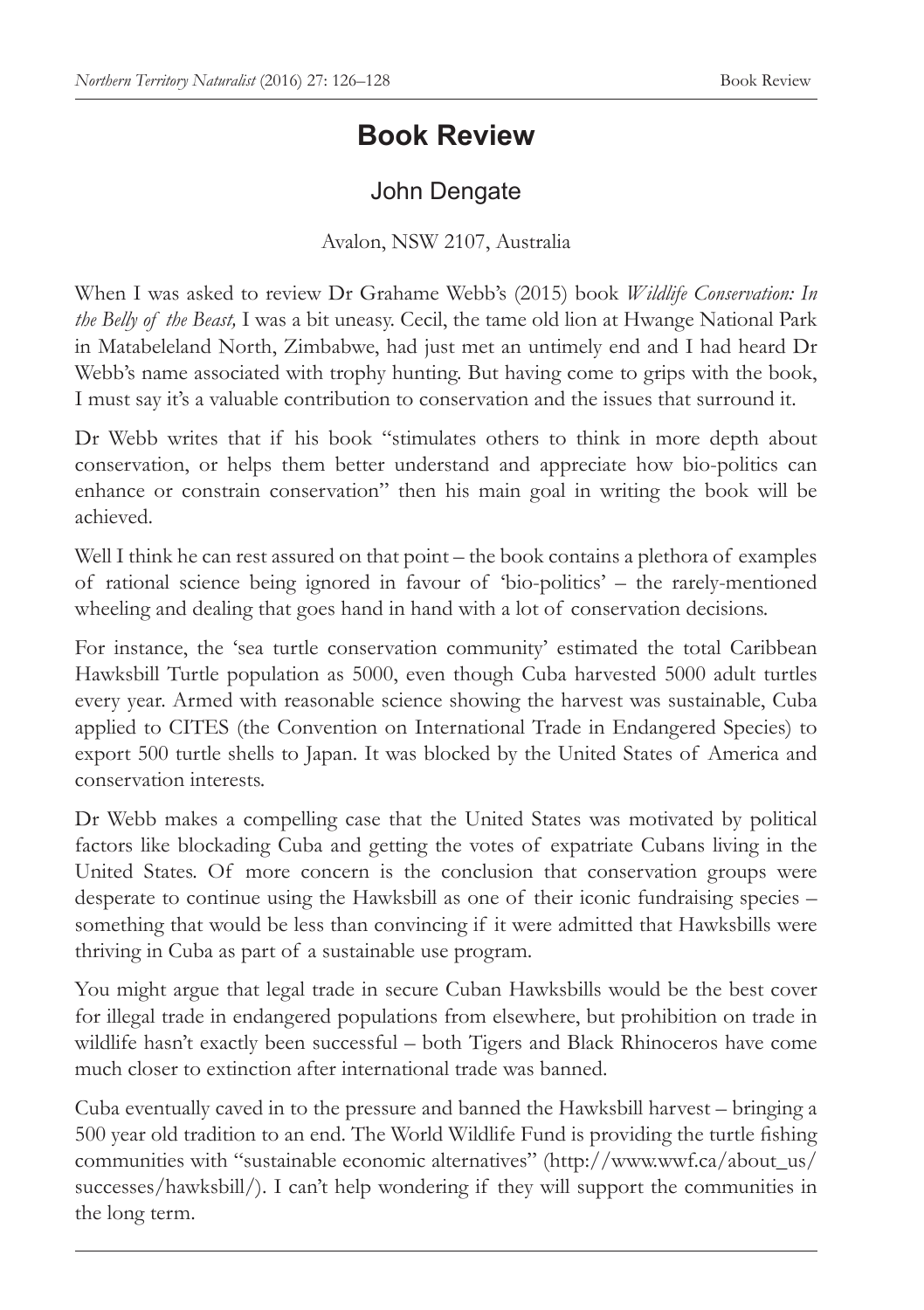One of the most iconic conservation issues is that of elephants, and the ivory they produce. Dr Webb points out that "given the opportunity, wild elephants will continually multiply until they ultimately destroy the habitat in which they live." I've seen a graphic demonstration of this in Kenya's Amboseli National Park where a few remaining monkeys clung pathetically to tree stumps – the last remnants of a woodland eaten out by elephants.

Dr Webb argues that instant death from culling is far more humane than a slow, agonising end from starvation. He further points out that some of the culling can be done by controlled trophy hunting, with the resulting revenue benefiting local communities – who then value the animals as a source of income, rather than seeing them as an agricultural pest.

This may be a distasteful argument, but it also seems to be a compelling one – provided the controls on the program ensure a humane and sustainable harvest.

A similar point can be made with trophy hunting of crocodiles in the Northern Territory.

Dr Webb's personal involvement in the commercial aspects of crocodiles gives him a valuable perspective on the sometimes perverse results of the costs of wildlife regulation.

I guess the government position is that any industry using a protected species should fund the regulatory regime that ensures the species is harvested sustainably and humanely. But in the case of crocodiles, the costs of CITES compliance could be having a perverse impact on the species.

For example, a crocodile has 66 teeth, each of which you can sell for between \$5–\$10, once you have cleaned, drilled and mounted it on a leather thong.

But to sell that crocodile's teeth overseas, each tooth needs a separate export permit from Australia and in some cases, an import permit from the destination. Each permit takes about 40 working days and about \$60 in fees and costs. So to sell the teeth from one farmed crocodile, could take nearly \$8000 in permit fees. OK, the skin is the main product, but one impact of this cost structure is to favour agriculture over wildlife production – with consequent damage to natural ecosystems.

Another likely impact of this cost structure is to drive the trade underground  $-$  if it's impossible to comply with the costs of CITES, then people will look for underground ways to sell their produce – especially in hard-pressed third world countries.

I can't help thinking that at the heart of this book is the clash of the generations. On the one hand, Dr Webb provides compelling rational arguments for the controlled commercial use of wildlife, but you can hear his (mostly younger, urban) opponents saying how they hate the idea of killing anything and especially dislike firearms.

Perhaps this difference stems from today's society being separated from the realities of despatching farm animals for food. I suspect that our farming grandfathers would find